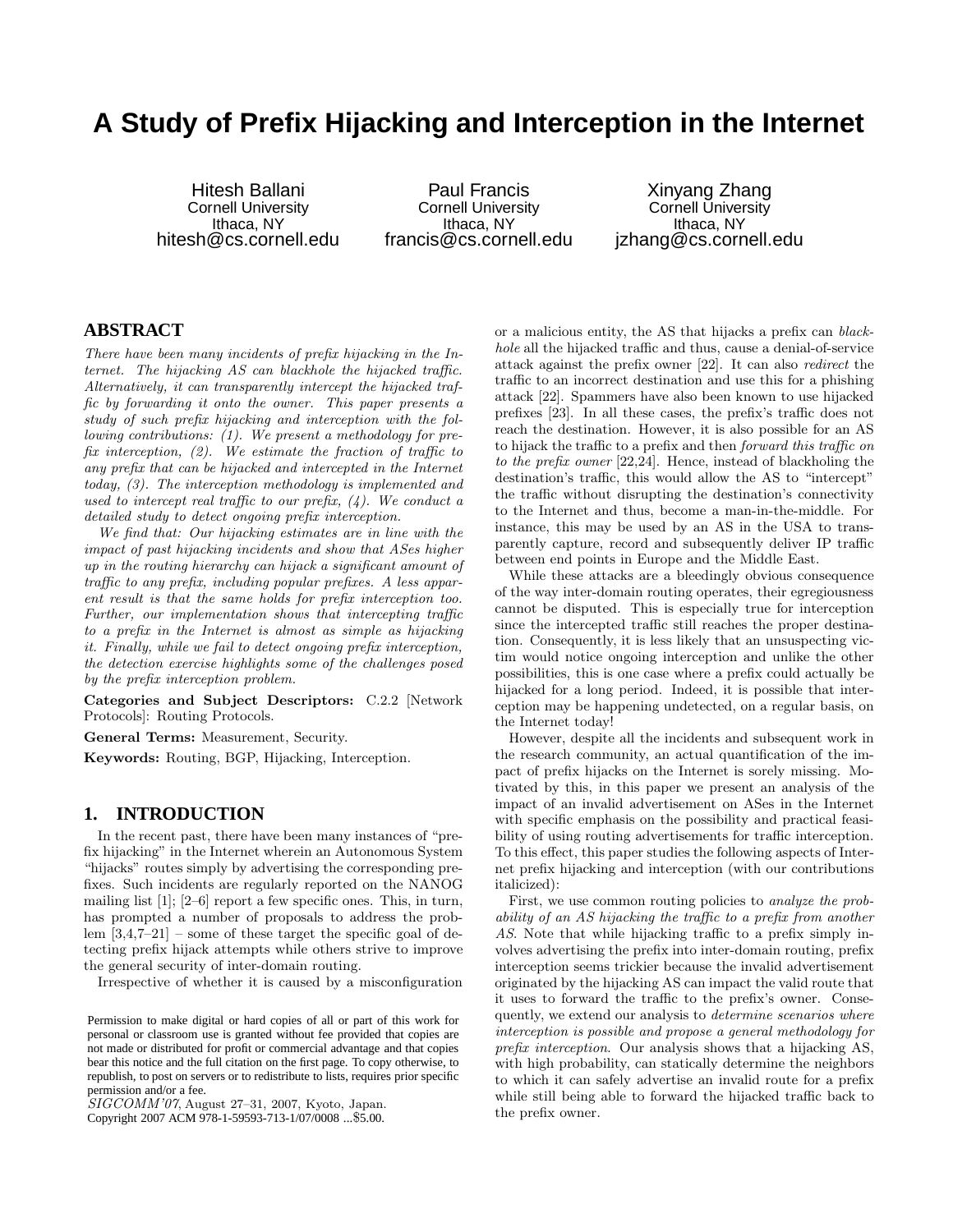Second, we use routing tables collected at the Route-Views repository [25] to estimate the fraction of other Route-Views ASes whose traffic to any prefix can be hijacked and intercepted by a given Route-Views AS. As one would expect, our estimates show that tier-1 ASes can, on average, hijack traffic to any prefix from a significant fraction of ASes (52% to 79%). These estimates also apply to hijacking of popular prefixes that carry a lot of traffic. Further, tier-1 ASes can route all the hijacked traffic back to the owner and hence, can also intercept traffic to any prefix from a significant fraction of ASes. However, these fractions drop off for ASes lower down in the routing hierarchy. For instance, tier-3 ASes and beyond can, on average, hijack traffic to any prefix from 13% to 31% of ASes and intercept traffic from 7% to 17% of ASes. We also verified our estimates against known prefix-hijacking events on the Internet and found them to be fairly accurate.

Third, we implement the aforementioned interception meth- -odology and use it to actually intercept traffic to a prefix belonging to us in five different scenarios. Further, in each scenario, we probe the prefix from >20,000 vantage points to quantify the fraction of traffic that can be hijacked and the fraction that can be intercepted. These results, at the very least, provide anecdotal evidence of the claim that a significant amount of traffic to prefixes on the Internet can be intercepted. Moreover, the implementation suggests that intercepting traffic to a prefix in the Internet is almost as simple as hijacking it, requiring changes only in BGP routing policy at the intercepting AS.

Finally, we use a combination of control-plane and dataplane information to look for actual interception in the Internet. The study yielded a few unexplained anomalies that could be due to prefix interception. However, our analysis shows that these anomalies can just as well arise from valid routing arrangements. While negative, this result captures some of the challenges in detecting ongoing prefix interception. More generally, the estimates presented in this paper rely on a simplistic model of Internet routing and have several other limitations that we discuss in section 7. However, in spite of these limitations, our quantification and implementation efforts serve to highlight the severity of the problem. In this context, we hope that this paper would bring to the fore the (obvious) possibility of traffic interception in today's inter-domain routing and influence the design of Internet security protocols.

## **2. METHODOLOGY**

ASes in the Internet can use invalid advertisements for a target prefix, i.e. advertisements with an AS-PATH that does not represent the true AS-PATH to the prefix, to convince other ASs to route traffic for the prefix to itself and hence, hijack the prefix. Among other things, the *hijacking AS* can forward the hijacked traffic to the owner and hence intercept the prefix. Consequently, prefix interception is always preceded by prefix hijacking.

The most obvious form of an invalid advertisement is one where the *hijacking AS*, say X, claims to own the prefix and hence, advertises the prefix with  $AS-PATH=[X]$ . We refer to this as an advertisement with an invalid origin. However, such an invalid advertisement would lead to a Multiple Origin AS (MOAS) anomaly [26]. The hijacking AS can avoid this by advertising the prefix with AS-PATH= $[X, O]$  where AS O is the owner of the prefix. We refer to this as an advertisement with an *invalid next hop.* Of course, the hijacking AS can



Figure 1: AS  $Y$  has an existing customer-route to  $p$ and hence, hijacking  $p$ 's traffic from Y with an invalid provider or peer route is not possible.

advertise the prefix with an even longer AS-PATH but, as we show later in the paper, that would significantly reduce the amount of traffic it can hijack. Hence, we focus on hijacking and interception with routing advertisements that have an invalid origin or an invalid next hop.

Apart from advertising an invalid route for an already rout- -able prefix, there are a couple of other approaches that an AS could possibly use for hijacking traffic to a prefix:

- (a). An AS could advertise a more specific prefix than the one being advertised by the owner and this would hijack all the traffic to the specific prefix. However, the hijacking AS would not be able route this traffic onto the owner and hence, interception would not be possible.
- (b). As AS could advertise a less specific prefix than the one being advertised by the owner. This would hijack traffic to the prefix only when the owner withdraws its advertisements. However, even in that situation, the hijacking AS would not be able to route the hijacked traffic to the owner.

Since the impact of such advertisements can be trivially predicted, we don't study them here. Hence, our estimates for the fraction of traffic that can be hijacked and the fraction that can be intercepted are restricted to hijacking based on advertisement of the same prefix as the one being advertised by the owner.

The discussion in the rest of this section focusses on an AS X trying to hijack (and intercept) the traffic for target prefix  $p$ . In the first part of the section we analyze X's ability to hijack p's traffic using an advertisement with an invalid origin (though the arguments can trivially be extended to advertisements with an invalid next hop), while in the second part we study how  $X$  ensures that it can forward the hijacked traffic back to p's owner.

#### **2.1 Hijacking Analysis**

AS  $X$  advertises an invalid route for prefix  $p$  with AS- $PATH=[X]$ . We want to evaluate the impact of this advertisement on AS Y that is (n-1) AS hops away from X and thus, receives a route of AS-PATH length  $n<sup>1</sup>$ . Specifically, we would like to determine if Y chooses this invalid route over its existing route to  $p$ , thus allowing AS  $X$  to hijack  $p$ 's traffic sourced from it. Here, "traffic sourced from AS Y" refers to

<sup>&</sup>lt;sup>1</sup> Y may be topologically closer to X than  $(n-1)$  hops but the shortest path that the invalid advertisement needs to propagate to reach Y comprises of (n-1) ASes.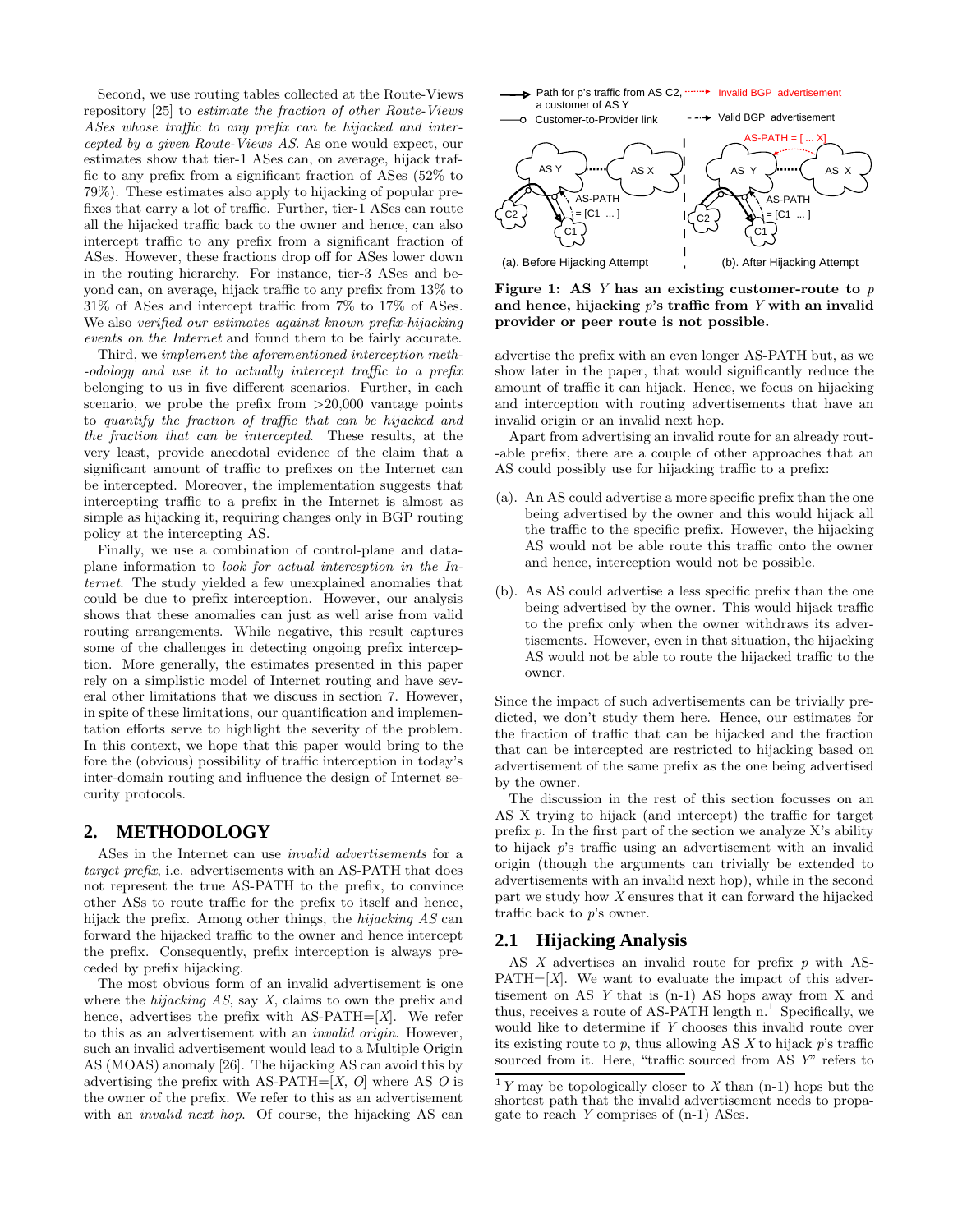traffic originating at Y plus "traffic sourced from any of Y's neighbors" that is routed through Y.

Obviously, AS Y's choice depends on both its existing route and the newly-received invalid route to  $p$ . We term a route to be a "customer-route" or a "peer-route" or a "provider-route" depending on whether the next-hop AS in the AS-PATH is a customer, a peer or a provider respectively. Since both the existing route and the invalid route could be any of these, there are nine cases to consider. Below we try to answer the aforementioned question for each of these cases, given two assumptions:

(a). The invalid route advertised by AS X reaches AS Y. ISPs are known to install route filters so as to accept advertisements only for specific prefixes from their neighbors, especially if the neighbor is a stub AS [27]. Thus, route filters employed by any AS along the path from  $X$  to  $Y$  would falsify this assumption. Further, for the invalid advertisement to actually reach Y, it must be accepted and propagated by all ASes along the path. Thus, an implicit assumption here is that  $X$  is able to hijack traffic from all ASes along the path from  $X$  to  $Y$  (in practice, one could verify this assumption by applying the analysis presented below to each AS along the path).

(b). AS Y's choice also depends on its routing policies. Measurement studies in the past have shown that a large majority of ASes on the Internet tend to assign higher localpreference values to customer-routes than to peer-routes than to provider-routes [28]. Since local-preference values are the first step of the BGP decision process [29], ASes prefer customer routes to peer routes to provider routes. We assume that this holds for Y as this lets us analyze the possibility of Y's traffic being hijacked. Further, a part of the analysis also assumes that AS Y assigns the same local-preference value to all its customers, the same value to its peers and the same value to its providers; however, most of the arguments below apply even if this last assumption does not hold. As detailed in section 3.1, we verified these assumptions for tier-1 ASes.

Cases 1-3. Existing route is customer-route, invalid route is a customer/peer/provider route. If the invalid route that AS Y receives is a peer or a provider route, irrespective of the attributes (for example, the AS-PATH length) of this route, Y prefers the existing customer-route (assumption (b)). Thus, Y's traffic is not hijacked. Figure 1 shows this scenario.

On the other hand, if the invalid route is a customer-route, AS Y's policy would give equal preference to both routes and hence, the decision is based on the length of the route [29]. If the AS-PATH length of the existing route is less than  $n$ , it is preferred. If the AS-PATH length of the existing route is more than  $n$ , the invalid route is preferred. Finally, if  $Y$ 's existing route is  $n$  AS-hops long, it must choose between two routes with the same local preference and the same length. This choice is based on other factors such as the IGP metric of the routes [29]. Consequently, some routers belonging to Y may choose to stick with the existing route while others may choose to use the invalid route. Hence, in this case, some fraction of  $Y$ 's traffic for  $p$  may be hijacked. Figure 2 shows this scenario.

Case 4-6. Existing route is a peer route, invalid route is a customer/peer/provider route. If the invalid route that AS Y receives is a provider route, it prefers the existing peerroute. Thus, Y's traffic is not hijacked. As a contrast, if the invalid route is a customer-route,  $Y$  prefers it and  $Y$ s traffic is hijacked.



Figure 2: AS  $Y$  has an existing customer-route to  $p$ and receives an invalid route (advertised by AS X) of equal length through a customer. This causes some fraction of  $p$ 's traffic to be hijacked.

| Invalid route $\Rightarrow$ |                | Customer                 | Peer   | Provider |
|-----------------------------|----------------|--------------------------|--------|----------|
| Existing route              | Length         |                          |        |          |
|                             | $\mathop < n$  |                          |        |          |
| Customer                    | $=n$           | $\overline{\phantom{a}}$ |        |          |
|                             | >n             |                          |        |          |
|                             | $\mathop{<} n$ |                          |        |          |
| Peer                        | $=n$           |                          | $\sim$ |          |
|                             | >n             |                          |        |          |
|                             | $\mathop < n$  |                          |        |          |
| Provider                    | $=n$           |                          |        | $\sim$   |
|                             | >n             |                          |        |          |

Table 1: AS Y's traffic to prefix p can  $(\sqrt{})$ , cannot  $(X)$  or can partly  $(-)$  be hijacked depending on its existing route and the invalid route.

Finally, if the invalid route is a peer-route, AS Y's policy would give equal preference to both routes and hence, the decision is based on the AS-PATH length of the route [29]. If the length of the existing route is less than  $n$ , traffic is not hijacked; if the length is more than  $n$ , traffic is hijacked; if the length is  $n$  AS hops, some fraction of the traffic may be hijacked.

Case 7-9. Existing route is a provider route, invalid route is a customer/peer/provider route. The possibility of hijacking AS Y's traffic in these cases follows from the arguments presented above. Table 1 summarizes the hijacking possibility for all nine cases.

#### **2.2 Interception Analysis**

In order to be able to intercept traffic to the prefix  $p$ , the hijacking AS needs to forward the hijacked traffic on to p's owner. It can do so by forwarding the hijacked traffic along its existing valid route to  $p$ . Figure 3 shows the process by which hijacking AS  $X$  hijacks prefix  $p$ 's traffic from  $Y$  (originating at  $Y$ 's customer  $C_2$ ) and then forwards it on to p's owner through its peer  $W$ . However, for this to work,  $X$ 's existing route to  $p$  should not be impacted by the invalid route that it advertises. Hence, the hijacking AS X would like to ensure the following  $\mathit{safety}^2$  condition:

None of the ASes along the route to prefix p used by the hijacking AS should choose the invalid route advertised by it (if they do receive the invalid route) over their existing route to p.

Note that the obvious way for AS  $X$  to satisfy the above

<sup>&</sup>lt;sup>2</sup>Here, safety refers to the fact that  $X$  does not introduce routing instability and is able to route the hijacked traffic to its owner.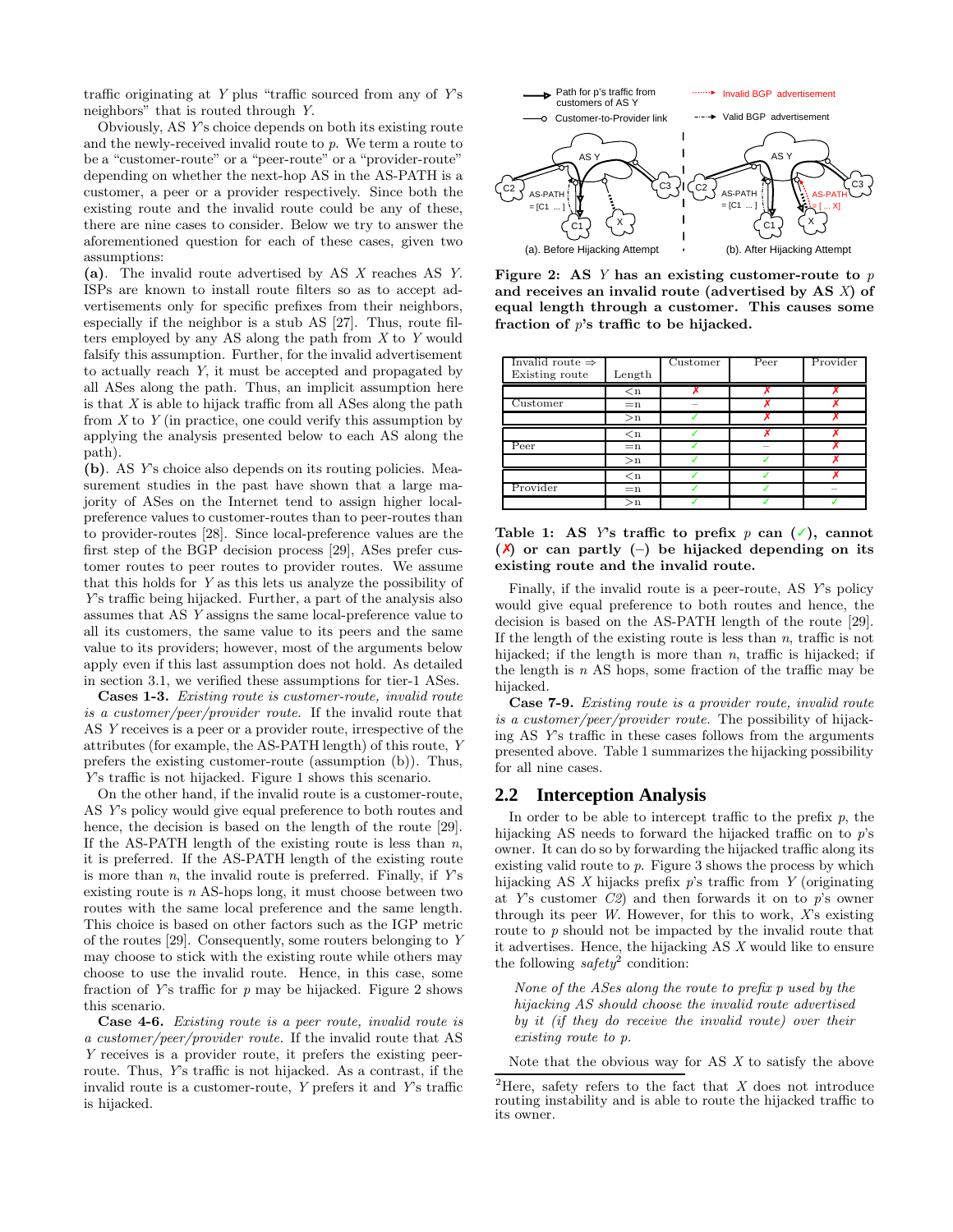

Figure 3: AS  $X$  uses an invalid advertisement to hijack traffic from AS Y and then routes the traffic to the owner using its existing route through peer AS W.



Figure 4: Propagation of the invalid route advertised by AS  $X$  to its (a) customer, (b) peer, (c) provider.

condition would be to advertise the invalid route such that the traffic from the ASes along its existing route to  $p$  is not hijacked. In theory, the discussion from the previous section applies to the possibility of hijacking from these ASes. However, this observation doesn't have much practical value since X wouldn't know how an invalid route advertised to any of its neighbors would be propagated to these ASes and hence, would not be able to determine if an invalid advertisement can indeed hijack the traffic from a given AS along the path.

Instead, we would like to analyze if a hijacking AS can ensure the safety condition based on local information alone. Specifically, AS X would like to determine if advertising an invalid route for p to a neighboring AS, say Z, can impact its existing route for  $p$ . X's existing route to  $p$  can be a customer, peer or provider route and  $Z$  can be  $X$ 's customer, peer or provider and hence, there are nine cases to consider. Below we try to answer the aforementioned question, given two assumptions:

(a). As with the hijacking analysis, we assume that ASes prefer customer routes to peer routes to provider routes.

(b). We assume that Internet paths follow the "Valley-free" property [30], i.e. after traversing a provider-to-customer edge or a peer edge, the path cannot traverse another customerto-provider or peer edge. Analogously, once a routing advertisement traverses a provider-to-customer edge or a peer edge, the advertisement cannot traverse another customer-toprovider or peer edge.



Figure 5: AS  $X$ 's existing route for prefix  $p$  is through a (a) customer, (b) peer, (c) provider.

Consequently, when  $X$  advertises the invalid route to a customer, the advertisement can only traverse provider-tocustomer edges. Hence, the advertisement is restricted to ASes below X in the AS hierarchy and represents a provider route for these ASes. When X advertises the invalid route to a peer, the advertisement traverses one peer edge followed by provider-to-customer edges only. Hence, other than the peer being advertised to, the advertisement is restricted to ASes below X in the AS hierarchy and represents a provider route for these ASes. Figure  $4(a,b)$  illustrate these scenarios.

When  $X$  advertises the invalid route to a provider, each control plane path traversed by the advertisement comprises of one or more customer-to-provider edges followed by zero or one peer edges and zero or more provider-to-customer edges. Hence, the advertisement is propagated to all levels of the AS hierarchy. However, it is important to note that while ASes that are above  $X$  in the AS hierarchy may receive the invalid advertisement from a customer, peer or provider, ASes at the same level or below X will always receive the advertisement from a provider (i.e. a provider route). Figure 4(c) illustrates this scenario.

Case 1-3. X's existing route is a customer route, X advertises the invalid route to a customer/peer/provider. The fact that  $X$ 's existing path to  $p$  is a customer-route implies that the first edge along this path is a provider-to-customer edge. Further, the valley-free property of Internet paths implies that this is a "downhill path" (as defined by [30]) comprising of a sequence of provider-to-customer edges. Thus, all ASes along the path are below X in the AS hierarchy and use a customer route to  $p$ . Figure  $5(a)$  illustrates this scenario. As discussed in assumption (b), irrespective of whether X advertises the invalid route to a customer/peer/provider, the invalid route would appear as a provider route to ASes below X and hence, will not be chosen by them over their existing customer route. Thus, X can advertise the invalid route to all its neighbors.

**Case 4-6.**  $X$ 's existing route is a peer route,  $X$  advertises the invalid route to a customer/peer/provider. The valleyfree property implies that  $X$ 's existing path to p comprises of one peer edge followed by a sequence of provider-to-customer edges. Thus, all ASes along the path use a customer route to p. Figure 5(b) illustrates this scenario. Also, as before, even if the invalid route advertised by  $X$  propagates to any of the ASes along the path, it will be a provider or a peer route and hence, will not be chosen over the existing customer route. Thus, X can advertise the invalid route to all its neighbors.

Case 7-9. X's existing route is a provider route, X advertises the invalid route to a customer/peer/provider. The valley-free property implies that  $X$ 's existing path to p comprises of one or more customer-to-provider edges followed by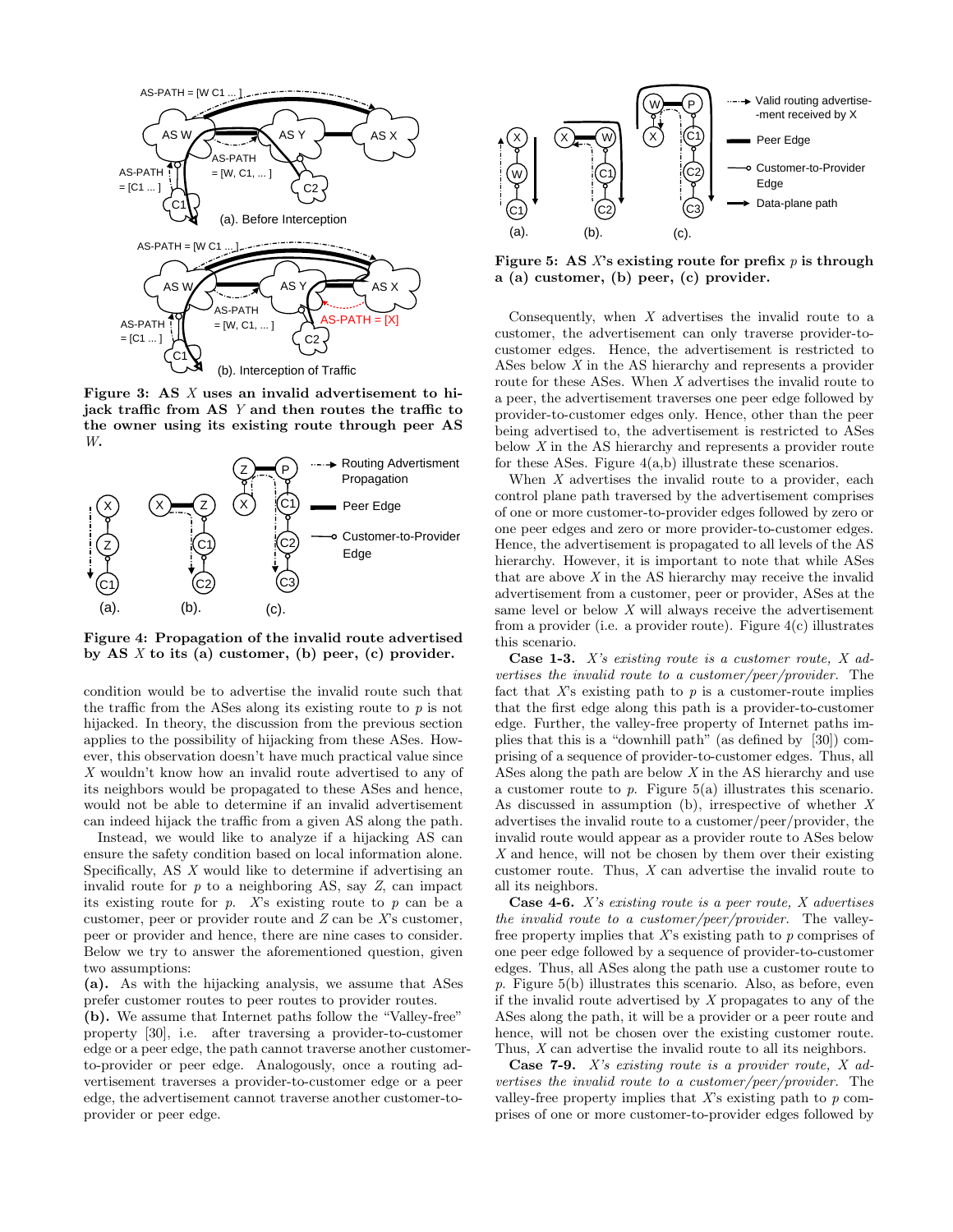

Figure 6: (a) Hijacking AS  $X$  has a route for  $p$  through provider  $W$ . (b) The invalid route advertised by  $X$  to another provider  $Z$  to intercept  $p$ 's traffic impacts its existing route for p.

zero or one peer edge followed by zero or more provider-tocustomer edges. Hence, ASes along the path may be using a customer or peer or provider route to p. However, any ASes along the path that are at the same level or below  $X$  in the AS hierarchy would be using a customer route to p. Figure  $5(c)$ illustrates this scenario.

As discussed in assumption  $(b)$ , when X advertises the invalid route to a customer or a peer, the advertisement is restricted to ASes at the same level or below  $X$  in the AS hierarchy and represents a provider or peer route for them. This implies that the invalid route will not be chosen by these ASes. Hence, X can advertise the invalid route to its customers and peers.

However, when  $X$  advertises the invalid route to a provider, the route may be received by ASes above  $X$  in the AS hierarchy. For these ASes, both the invalid route and the existing route can be a customer, peer or provider route implying that it is possible they prefer the invalid route. This violates the safety condition and hence, X cannot advertise the invalid route to its providers. Figure 6 shows such a scenario wherein the invalid route advertised by AS X to its provider AS Z impacts its existing route for prefix p.

The analysis presented above implies that an AS trying to intercept traffic for target prefix  $p$  can advertise the invalid route to all its neighbors unless its existing route for p is through a provider, in which case the invalid route should not be advertised to other providers of the AS. However, there are a couple of other things to note: First, while our assumptions regarding AS policies and valley-free paths hold for a majority of ASes on the Internet, exceptions certainly do exist. Hence, the aforementioned policy for advertising invalid routes ensures safety with a high probability; an AS advertising invalid routes may still cause routing instability and needs to account for it. It can do so by observing if its existing route for p changes as a result of advertising the invalid route. If such a change occurs, the hijacking AS can pin point the anomaly-causing neighbor based on the recently received advertisements for  $p$  and hence, stop advertising the invalid route to this neighbor.

Second, even when the hijacking  $AS$ 's existing route for  $p$  is through a provider, advertising the invalid route to another provider may not necessarily impact the AS's route for p. Hence, it is possible to imagine the hijacking AS using an aggressive approach by advertising the invalid route to all neighbors and then stopping the advertisement to specific neighbors if route instability arises.

Based on the description above, the following pseudo-code represents the conceptual process by which hijacking AS X can intercept traffic to target prefix  $p$  from its neighbors:

```
If (existing route to p is through a provider)
then
Advertise to all peers and customers a route
for prefix p with AS-PATH [X];
else
Advertise to all neighbors a route for prefix
p with AS-PATH [X];
endif
If (the invalid advertisement causes the
  existing route for p to change)
then
   Stop the advertisement to the
    anomaly-causing neighbor;
```
endif

# **3. HIJACKING AND INTERCEPTION ESTI-MATES**

Given the methodology described in the previous section, we can estimate the fraction of ASes in the Internet whose traffic to a target prefix that can be hijacked and intercepted by any given AS.

# **3.1 Hijacking by tier-1 ASes**

Here we focus on hijacking by tier-1 ASes and determine the fraction of other tier-1 ASes whose traffic to a prefix can be hijacked and intercepted by a tier-1 AS in the Internet today. A tier-1 AS is an AS with no providers and a peering with all other tier-1 ASes [31]. Hence, tier-1 ASes are at the top of the routing hierarchy. We used CAIDA's AS ranking tool [31] and commercial reports on AS ranking [32] to come up with a list of 15 highly ranked ASes that are considered as tier-1 ASes in this paper. Note that we treat hijacking by tier-1 ASes as a special case since we can verify the two assumptions made by the analysis presented in section 2.1:

Assumption (a). An invalid route advertised by the hijacking AS reaches the AS whose traffic ought to be intercepted. The fact that all tier-1 ASes peer with each other makes this trivially true. Further, it is unlikely that the invalid route advertised by a hijacking tier-1 AS would be filtered out by any of the other tier-1 ASes [27].

Assumption (b). Tier-1 ASes prefer customer-routes over peer-routes and give the same preference to routes from different peers.<sup>3</sup> A lot of tier-1 ASes offer publicly-accessible route-servers and policy guides which let us determine their import policies expressed in the form of local-preference values. We were able to do this for nine of the fifteen tier-1 ASes. While we don't show the actual local-preference values in the interest of brevity, we found that this assumption was satisfied for all the nine ASes.

This validation of the assumptions improves our confidence in the accuracy of the estimates presented here. The actual estimates were guided by two observations. First, the fact that tier-1 ASes don't have any provider routes implies that they can safely advertise the invalid route to all neighbors. Consequently, (almost) all traffic that can be hijacked by a tier-1 AS can also be routed back to its owner.

Second, from the point of view of other tier-1 ASes, the invalid route advertised by hijacking AS X is a peer route one AS-hop long. This, combined with table 1, implies that  $X$  can hijack all traffic for prefix  $p$  from a peer AS if the

<sup>3</sup>Tier-1 ASes don't have provider routes. Also, we focus on hijacking from other tier-1 ASes that are peers of the hijacking AS and hence, their preference amongst routes from different customers is not relevant.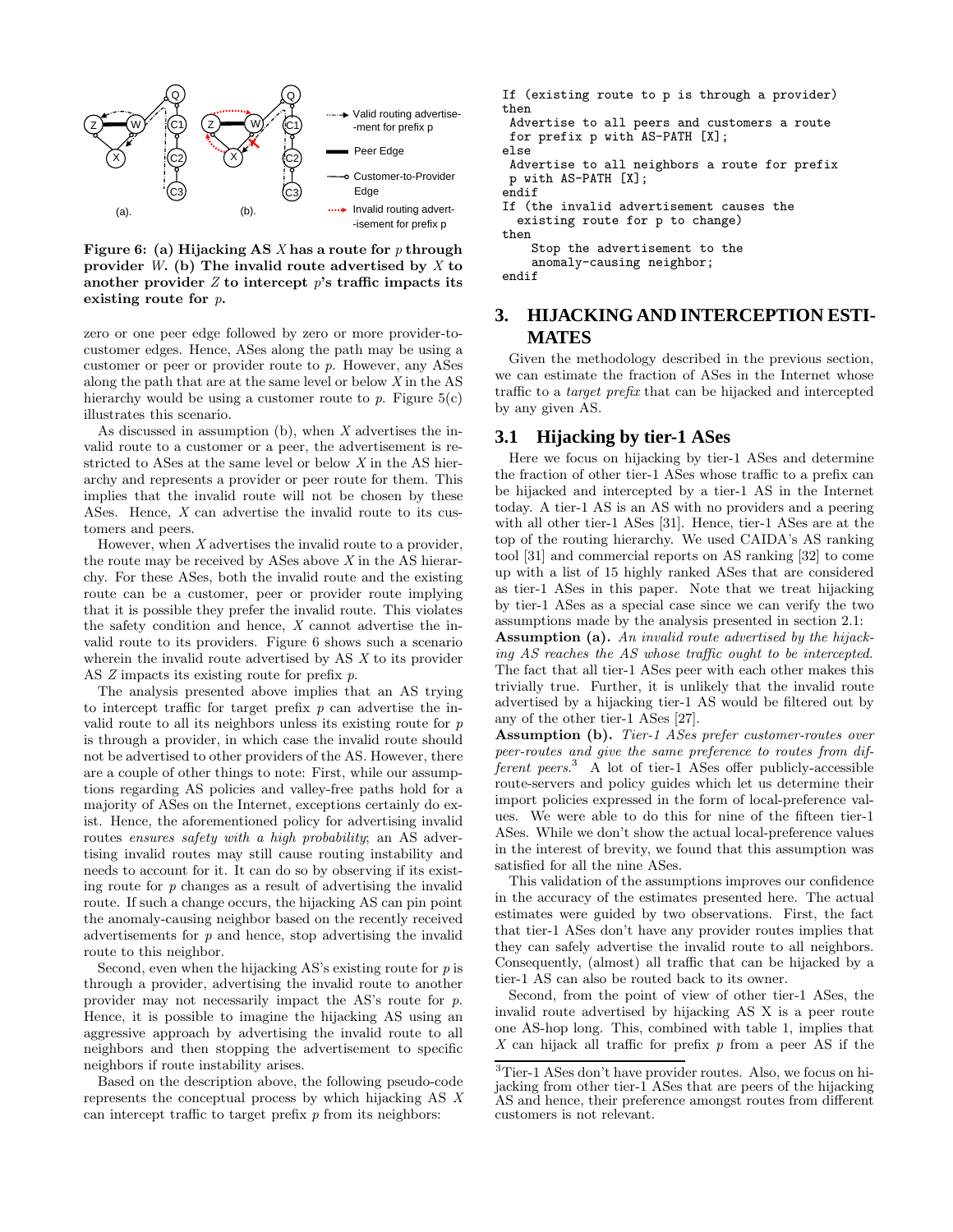

Figure 7: Probability of prefix hijacking on average and for each of the tier-1 ASes that serve as hijacking ASes in our estimation.

peer's existing route for  $p$  is a provider route or a peer route of length more than one AS hop. AS X can intercept some fraction of the traffic if the peer's existing route for  $p$  is a peer route of length one. However, this fraction depends on both the intra-domain metrics of the peer AS and the locations at which  $X$  peers with it. Given that we lack this information, we define the upper and the lower bounds of hijacking; the lower bound assumes that none of p's traffic from such peers is hijacked while the upper bound assumes that all of p's traffic from such peers is hijacked.

Overall, we can determine if  $X$  can hijack traffic for prefix  $p$ from a peer tier-1 AS based on the peer's existing route for p. Since the Route-Views repository collects routes from 7 of the 15 tier-1 ASes (AOL, ATT, Global Crossing, Level3, Sprint, Tiscali and NTT), we focussed on these seven ASes and for each of them, determined the prefixes in the Internet routing table whose traffic from the other six tier-1 ASes (and their customers) can be hijacked. For ease of exposition, we hereon refer to the fraction of other ASes whose traffic is hijacked by the hijacking AS (averaged across all prefixes) as the probability of hijacking. The probability of interception is defined analogously. Thus, we were able to determine the probability of hijacking for each of the seven ASes. The fact that the hijacking AS is a tier-1 AS implies that the interception probability is the same.

Figure 7 shows the lower and the upper bound for probability of prefix hijacking on average and for individual ASes. The figure shows that a tier-1 AS can, on average, hijack the traffic for a prefix from another tier-1 AS with  $\approx 70-75\%$ probability. The fact that the ability to hijack a prefix's traffic from a peer depends only on the peer's existing route for the prefix shows up in that the hijacking probability does not vary much across tier-1 ASes. Further, this implies that the estimate also applies to hijacking of tier-1 traffic by multiple colluding tier-1 ASes.

While we have focussed on the probability of prefix hijacking, another important question is the amount of traffic that can be hijacked. Note that the fact that a small number of prefixes carry a majority of the Internet's traffic [33] implies that the probability estimates can be misleading. To address this, we focussed on the top 100 web-sites in terms of the traffic carried according to the Alexa's web-site rankings [34]. We mapped these sites to the corresponding prefixes and determined if a tier-1 AS can hijack traffic for these popular prefixes from its peers. Figure 8 plots the hijacking probability for the popular prefixes. As can be seen, a tier-1 AS can hijack traffic for these prefixes with a probability of  $\approx 60$ - $70\%$ , which is close to the overall estimate.<sup>4</sup> This suggests



Figure 8: Probability of prefix hijacking for prefixes corresponding to top-100 sites.



Figure 9: Probability of prefix hijacking and prefix interception for ASes in the RV-set.

that our estimates should closely approximate the fraction of traffic that a tier-1 AS can intercept from its peers.

#### **3.2 Hijacking by any AS**

We now try to estimate the probability of prefix hijacking and the probability of prefix interception for ASes in general, not just tier-1 ASes. To this effect we focus on all the 34 ASes that contribute to the Route-Views repository – these ASes are hereon referred to as the RV-set. This includes 7 tier-1 ASes, 19 tier-2 ASes and 8 other ASes (tier≥3). For each AS in the RV-set, we determined the prefixes in the Internet routing table whose traffic from the other ASes in the set can be hijacked and routed back to the prefix owner. Specifically, the estimation procedure required us to answer the following questions: Can an AS in the RV-set, say  $X$ , hijack traffic for target prefix  $p$  from another AS, say  $Y$ , in the RV-set? If yes, can it route this hijacked traffic on to p's owner?

As described in section 2.1, AS  $X$ 's ability to hijack  $p$ 's traffic from AS Y depends on both Y's existing route for  $p$ and the invalid route received by Y. The Route-Views data provides Y's existing route for each prefix p. As far as the propagation of the invalid route advertised by X is concerned, we determined a prefix owned by  $X$  (i.e. the origin AS in the AS-PATH for the prefix is  $X$ ) and used  $Y$ 's route to this prefix as an approximation of the invalid route that Y would receive. Lets assume that the AS next to the origin AS in the AS-PATH for this route is Z. Hence, AS X advertises the invalid route to its neighbor  $Z$  and this propagates onto AS Y. Section 2.2 detailed that the safety of  $X$  advertising the invalid route to its neighbor Z depends on both X's existing route for  $p$  and  $X$ 's relation with  $Z$ . As before, the Route-Views data provides  $X$ 's existing route for each prefix p. Finally, we used CAIDA's AS relationship data  $[35]$  to determine X's relation with Z.

Using this basic methodology, we estimated the upper (UB) and lower bound (LB) for the probability of hijacking and the probability of interception for the ASes in the RV-set. These

<sup>&</sup>lt;sup>4</sup>In practice, their popularity suggests that these prefixes are well engineered and monitored and hence, we believe that it is unlikely that an AS will attempt to hijack or intercept their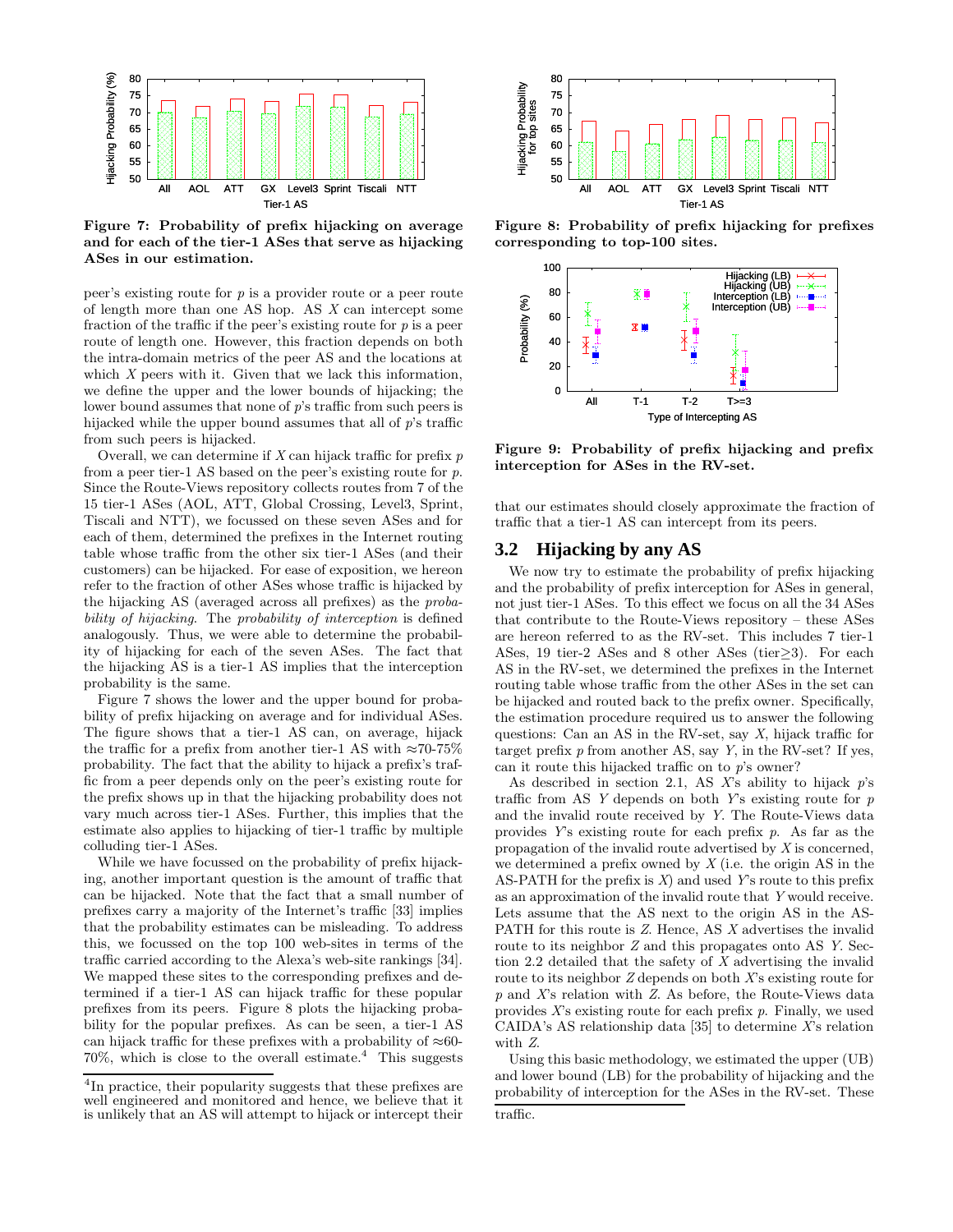

Figure 10: Probability of prefix hijacking and prefix interception for popular prefixes.



Figure 11: Probability of prefix hijacking and prefix interception with routes that have an invalid nexthop.

are plotted in figure  $9$  – the error bars in the figure represent the 95% confidence interval for the corresponding bound. The graph shows that the overall probability of hijacking a prefix varies between 38% and 63% while the probability of intercepting a prefix varies between 29% and 48%. Also plotted are the probabilities for ASes of different kinds. As mentioned earlier, for tier-1 ASes, the hijacking and interception probabilities are the same and these vary between 52% and 79%. Note that this encompasses the range in the previous section. However, as one would expect, both the hijacking and the interception probabilities drop off for tier-2 ASes and onwards. Also, such ASes have a higher variance and hence, a larger confidence interval for the various bounds.

As before, we also determined these probabilities for popular prefixes corresponding to the top-100 sites. These are plotted in figure 10. The figure shows that both the hijacking and interception probabilities for the popular prefixes are only slightly lower ( $\approx$ 5-10%) than for all prefixes. Overall, our results show that ASes higher up in the AS hierarchy (tier-1 and some tier-2 ASes) can both hijack and intercept any prefix with a high probability  $(>50\%)$ . However, invalid routes advertised by ASes lower down in the hierarchy wouldn't have as significant an impact.

Note that the estimates in this and the previous section have assumed that the hijacking AS advertises routes with an invalid origin. As mentioned earlier, this can lead to a MOAS anomaly and the hijacking AS can avoid this by advertising routes with an invalid next hop. This would increase the length of the invalid route and hence, reduce the amount of traffic that can be hijacked (and intercepted) but would make detection harder. We measured the hijacking and interception probabilities for ASes in the RV-set with such advertisements. These are plotted in figure 11. The figure shows that using advertisements with an invalid next-hop reduces the hijacking and interception probabilities by  $\approx$ 10-20% with the probabilities for tier-1 ASes ranging between 30% to 70%.

| Prefix          | Owner<br>$(AS \text{ name})$                              | Hijac-<br>-ker           | Estimated<br>Hijacking<br>LB-UB % | Actual<br>Hijack-<br>$-$ ing $(\%)$ |
|-----------------|-----------------------------------------------------------|--------------------------|-----------------------------------|-------------------------------------|
| 64.233.161.0/24 | Google                                                    | Cogent                   | 35.5-64.5                         | 45.2                                |
| 12.173.227.0/24 | MarthaStewart<br>Living                                   | ConEd.                   | 36.4-84.9                         | 42.4                                |
| 63.165.71.0/24  | Folksamerica                                              | ,                        | 39.4-72.7                         | 39.4                                |
| 64.132.55.0/24  | OverseasMedia                                             | , 7                      | $18.2 - 51.5$                     | $\overline{18.2}$                   |
| 65.115.240.0/24 | ViewTrade                                                 | ,                        | $27.2 - 54.5$                     | 21.2                                |
| 65.209.93.0/24  | LavaTrading                                               | ,                        | 39.4-72.7                         | 45.5                                |
| 66.77.142.0/24  | $F$ olksamerica                                           | ,                        | 90.9-90.9                         | 90.9                                |
| 66.194.137.0/24 | MacKayShields                                             | ,                        | 18.2-57.5                         | 27.3                                |
| 66.207.32.0/20  | <b>ADI</b>                                                | ,7                       | 45.5-66.7                         | 63.6                                |
| 69.64.209.0/24  | TheStreet.Com                                             | ,                        | $72.7 - 81.8$                     | 84.8                                |
| 160.79.45.0/24  | $\mathop{\mathrm{Rhodes}}\nolimits \mathop{\mathrm{ASN}}$ | ,                        | 27.3-75.8                         | 51.5                                |
| 160.79.67.0/24  | TheStreet.Com                                             | ,                        | 60.6-75.8                         | 69.7                                |
| 192.251.16.0/24 | T&TForex                                                  | ,                        | 27.3-57.6                         | 27.3                                |
| 198.15.10.0/24  | TigerFund                                                 | ,                        | $0 - 1$                           | 60.6                                |
| 204.13.72.0/24  | <b>FTENNY</b>                                             | $\overline{\mathcal{P}}$ | 93.9-93.9                         | 75.8                                |
| 216.223.46.0/24 | SDSNY                                                     | ,7                       | 51.5-78.8                         | 18.2                                |

Table 2: Comparing our estimates for known prefix hijacking events with the actual hijack probability.

#### **3.3 Verifying against known events**

We now verify our estimates against known prefix hijack events. For instance, Cogent (AS 174) hijacked a prefix (64.233.161.0/24) belonging to Google (AS 15169) on May 07, 2005 through an advertisement with an invalid origin [5]. According to BGP updates collected at the Route-Views repository, Cogent started advertising the prefix on May 07, 2005 14:37:56 and this caused 14 of the 31 (45.2%) distinct ASes part of the RV-set at that time to choose the invalid route. It is not known if the hijacked traffic was blackholed or actually routed back to Google. We ran our analysis on a routing table collected earlier that day (before the hijack) and estimated that the probability that an invalid route for the prefix advertised by Cogent would hijack traffic from ASes in the RV-set ranges between 35.5% and 64.5%. Further, the fact that Cogent is a tier-1 AS implies that the same applies to the probability of interception. As can be seen, our estimate encompasses the fraction of ASes from which traffic was actually hijacked. Further, amongst the 11 ASes whose traffic our analysis predicted would be surely be hijacked (i.e. they were included in the lower bound), only one was not hijacked in reality.

We performed the same exercise for other known hijack events. Since we did not have BGP routing tables from the hijacking AS in these cases, we were only able to predict the probability of hijacking. Table 2 shows the results. As can be seen, our estimate encompasses the actual hijacking probability for 11 of the 16 prefixes analyzed, in 3 cases we over-estimate, in 1 case we under-estimate while in 1 case our estimate provides no information. Note that the assumption that the invalid route actually reaches the ASes in the RV-set cannot be verified and this is a frequent cause for overestimation. More importantly, the outliers show that Internet routing is certainly more complex than the simplified model used for our analysis. However, the proportion of cases where our estimates were accurate and the exercise in the next section fortify our confidence in the results presented.

# **4. INTERNET TRAFFIC INTERCEPTION**

There have been instances of prefix hijacking in the Internet. However, we are not aware of incidents where the hijacked traffic was still being routed to the owner. While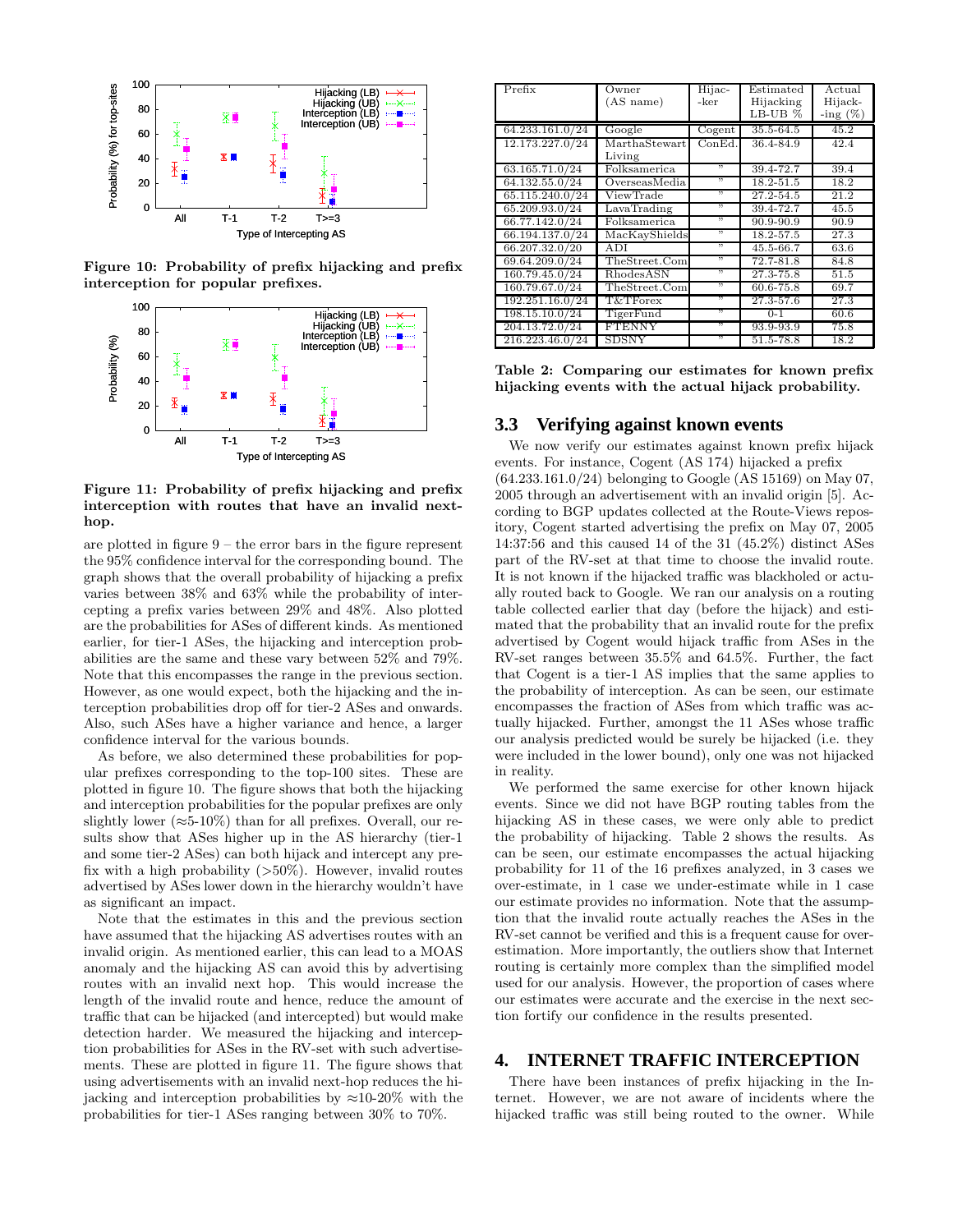

Figure 12: Intercepting traffic from the prefix owner at the Berkeley site. The four other sites emulate an ISP, use invalid routes to hijack traffic and route it back to the owner.

the fact that ISPs can use invalid routing advertisements to intercept traffic is pretty obvious, we still wanted to attempt interception in practice. Apart from serving as a proof of concept, our hope was to derive insights from this exercise into the practicality of intercepting traffic within the existing routing framework. In this section, we detail our deployment and implementation efforts for intercepting traffic in the Internet. We used this to actually intercept a prefix's traffic (of course, the prefix belonged to us).

For these experiments, we deployed hosts at five different sites and used the Quagga software router [36] on these hosts to establish EBGP peerings with different ISPs. Effectively, this allowed us to advertise our prefix (204.9.168.0/22) into the Internet through the peerings. These sites and the upstream ISP at each site are shown in figure 12. The idea behind the experiments was to use our prefix as the *target prefix* with one of the sites serving as the owner of the prefix and the four other sites serving as the geographically distributed POPs of an ISP trying to intercept the prefix. We used IP-IP tunnels between these sites for any intra-domain communication between the POPs of our emulated ISP. Figure 12 shows one such set-up with the site in Berkeley acting as the prefix owner. Invalid routes for the prefix are advertised through the sites at Ithaca and Otemachi. These invalid advertisements hijack traffic for the target prefix which is tunneled to the other two sites and is then routed to its owner.

For hijacking the target prefix's traffic from a given site, we simply advertised the prefix through all the four other sites. However, for interception, the traffic ought to be routed back to the owner. This is tricky since all our sites are effectively stub sites peering with providers and hence, all outgoing edges for the ISP emulated by our sites are customer-toprovider edges. Consequently, the existing route used by the ISP for the target prefix is bound to be a provider route. Also, the invalid route can only be advertised through a provider. As we detailed in section 2.2, this can lead to a routing instability impacting the ISP's existing route for the target prefix. Hence, we manually determined the optimal way of advertising the invalid route so that the ISP is still able to route the hijacked traffic to the designated owner.

We used recursive DNS nameservers across the Internet to generate actual traffic destined to the prefix. To this effect, we collected a list 23,858 of recursive nameservers belonging to 7,566 of the 18,391 routable ASes on the Internet (based on a BGP routing table obtained from the Route-Views repository). We also pointed the NS record for a domain name under our control (prefix.anycast.guha.cc) to

| Ber | $_{\rm Pit}$ | $_{\rm Sea}$ | Ith | Ote | $%$ of traffic<br>Hijacked | % of traffic<br>Intercepted |
|-----|--------------|--------------|-----|-----|----------------------------|-----------------------------|
|     |              |              |     |     | 91.7                       | 78.8                        |
|     |              |              |     |     | 68.8                       | 67.5                        |
|     |              |              |     |     | 97.4                       | 66.2                        |
|     |              |              |     |     | 66.0                       | 47.3                        |
|     |              |              |     |     | 76.1                       | 23.4                        |

Table 3: Percentage of Traffic Hijacked and Intercepted. Each row corresponds to a scenario with one site acting as the prefix owner (O) and the four other sites emulating the Intercepting ISP – some of these sites advertise the invalid route  $(\checkmark)$  while others don't  $(\checkmark)$ .

point to an address in the prefix. Thus, a query for a name such as query.prefix.anycast.guha.cc to a nameserver in the aforementioned list causes it to send a DNS packet to our prefix and thus, allows us to probe our prefix from the nameserver. We loosely term the fraction of probes received at a given site as the "fraction of traffic" received at the site.

The probing methodology described above was used to measure the fraction of traffic that can be hijacked and intercepted from individual sites in our deployment. Table 3 shows these results. For our deployment, the fraction of traffic hijacked varies between 66% and 97.4% while the fraction of traffic intercepted varies between 23.4% and 78.8%. This, at the very least, provides anecdotal evidence that a significant fraction of traffic to prefixes on the Internet can be intercepted.

More importantly, our proof-of-concept implementation, as described below, represents one approach that ISPs might use to intercept traffic to a prefix with existing routers and routing framework. Given a target prefix, the hijacking AS can determine the next hop AS for its existing valid route to the target prefix - let this be the preferred AS. The routers of the hijacking AS that peer directly with the preferred AS and thus, receive valid BGP advertisements for the target prefix are left with unmodified configurations. All other routers are configured with static routes to send traffic destined to the target prefix to one of the unmodified routers. Also, these routers are configured to advertise this internal static route through BGP to the external routers they peer with (while satisfying the advertisement constraints discussed in section 2.2). This ensures that all neighbors of the hijacking AS receive a one AS-hop route to the target prefix while the hijacking AS can forward the hijacked traffic to the destination. All this can be achieved with standard management interfaces and tools used by ISPs today. Thus, intercepting traffic to a prefix in the Internet is almost as simple as hijacking it.

# **5. INTERCEPTION DETECTION**

We wanted to determine if traffic to *any* prefix is being intercepted in the Internet today. Note that there has been work towards detecting prefix hijacks [3,15,18–21] and since the interception of a prefix necessarily involves hijacking it, these would seem to apply. However, they either look for anomalies in routing advertisements [15,18] and hop count changes [21] which are not effective for detecting ongoing interception or use fingerprinting to detect blackholing/redirec- -tion of the hijacked traffic [20] and hence, would not work for prefix interception. Alternatively, MyASN [19] uses BGP updates collected at route-repositories and information provided by a prefix owner about the origin AS of the prefix to alert the owner of any attempts to hijack their prefix through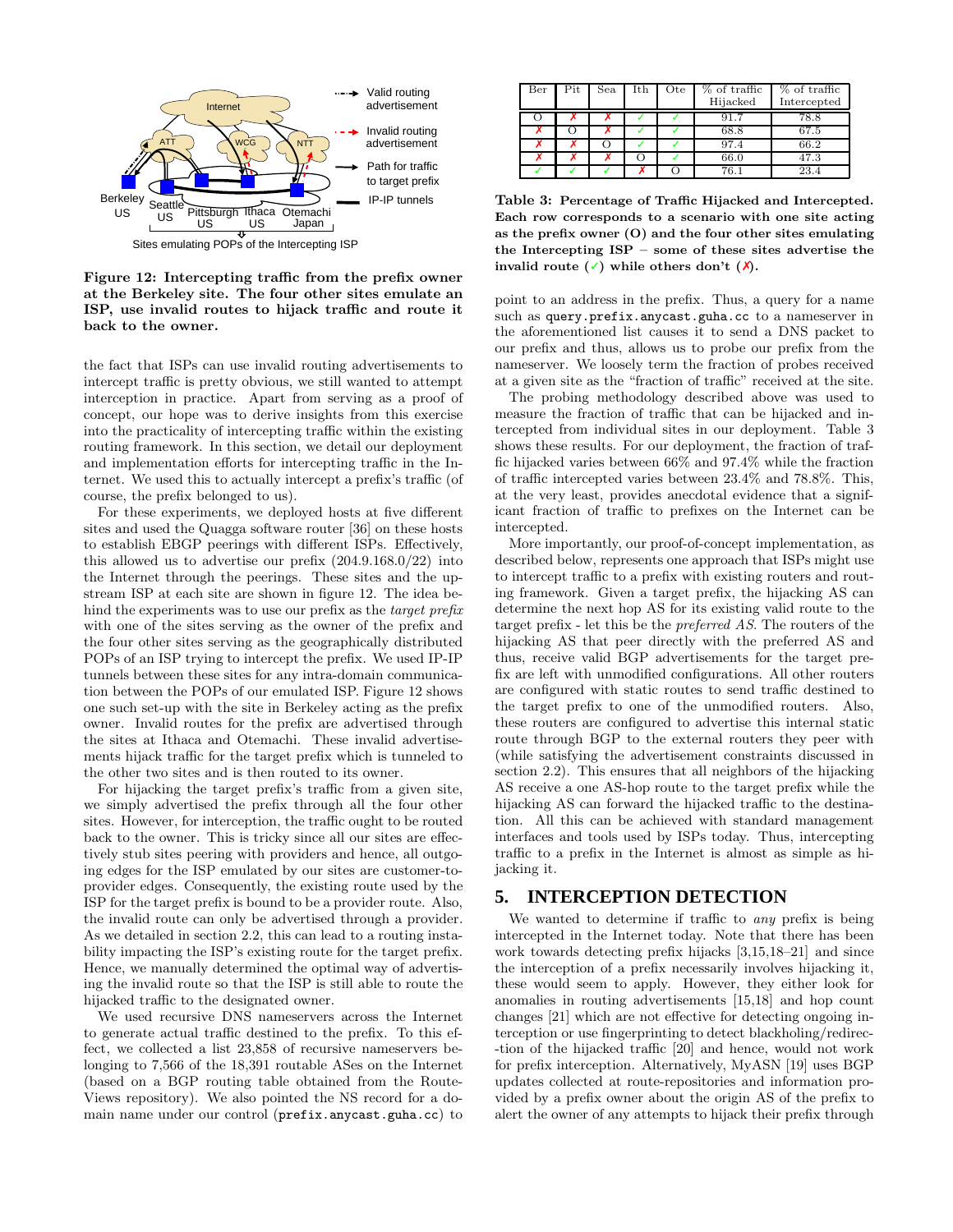

Figure 13: Next-hop Anomaly: a signature for Internet interception. Here, AS  $N_j$  uses fake advertisements to claim to be a next-hop for origin AS O and routes intercepted traffic for prefix  $p$  through AS  $N_i$ .

advertisements with an invalid origin. PHAS [3] is a similar service. These services are guided by the observation that it is the prefix owner that can authoritatively distinguish valid prefix advertisements from invalid ones [37] and hence, require proactive participation of prefix owners. Here we explore the possibility of detecting ongoing prefix interception in the Internet without pro-active participation by prefix owners.

Note that detecting interception (and hijacking) based solely on control plane information is not possible. For instance, a change in the origin AS for a prefix is a frequent occurrence in the Internet [3] and hence, a MOAS conflict cannot be used as an indicator of hijacking based on routes with an invalid origin. Guided by this observation, we attempted to use a combination of control-plane and data-plane information from a number of vantage points to detect interception scenarios in the Internet.

#### **5.1 A Signature for Internet Interception**

The key insight guiding our approach for interception detection is that the intercepting ISP relies on its existing route for the target prefix to send the prefix's traffic to its owner. Consider a prefix p with origin AS O and with next-hop ASes  $N_1, \ldots, N_n$ . Here, next-hop AS refers to an AS that appears next to  $O$  in the control-plane AS-level paths to  $p$ . Given this, in all likelihood, a packet destined to p that reaches AS  $N_j$  should be routed directly to the origin AS O. Thus, a data-plane trace wherein packets to  $p$  traverse AS  $N_i$  after traversing AS  $N_j$  (j $\neq$ i) would suggest that AS  $N_j$  is not a next-hop AS for prefix  $p$  and is advertising a route with an invalid next-hop to intercept the prefix's traffic. Figure 13 illustrates this scenario – we refer to such an occurrence as a next-hop anomaly and use it as a signature for interception on the Internet. The following sections detail our study of such anomalies in the Internet.

## **5.2 Data Sources**

For control-plane information, we used the BGP routing tables collected at the Route-Views repository. This provides us with a view of the Internet's routing state from a total of 43 vantage points belonging to 34 distinct ASes. For the analysis on any given day, we used a routing table collected on that day to determine the set of next-hop ASes for each routable prefix.

For data-plane information, we use the traceroutes collected as part of the IPlane project [38]. This includes daily traceroutes to  $\approx$ 100,000 routable prefixes from  $\approx$ 200 Planet-Lab nodes  $[39]$ <sup>5</sup>. Thus, our data-set for each day of analysis comprised of  $\approx 20$  million IP-level traceroutes. We processed these traces to map the IP-level traceroutes to the corresponding AS-level traceroutes by mapping IP addresses to their origin ASes based on BGP routing tables.

|                                                       | Oct 31 | Nov $25$ | Dec 2 | $Dec\ 4$ |
|-------------------------------------------------------|--------|----------|-------|----------|
| Anomalous Prefixes                                    | 5977   | 6125     | 4760  | 4904     |
| Anomalous Clusters                                    | 834    | 749      | 545   | 619      |
| After accounting for<br>IP-to-AS mapping errors       | 440    | 392      | 306   | 348      |
| After validation based on<br>data-plane information   | 32     | 26       | 27    | 28       |
| After validation based on<br><i>whois</i> information | 11     | 11       | 10    | 12       |
| After e-mail survey                                   |        |          | 10    |          |

Table 4: Number of next-hop anomalies at various stages of our analysis.



address and DNS name "paix.cogentco.com"

Figure 14: Erroneous AS-level paths due to presence of IXP machines. Here, Next-Hop ASes for  $O =$  ${6461, 4637}$ , Original AS-level Path =  ${$ .., 174, 6461, 4637, O} and Rectified AS-level Path =  $\{ \ldots, \ldots, \ldots \}$ 174, 4637, O}

.

# **5.3 Detecting Next-hop Anomalies**

We used the AS-level traceroutes and the next-hop information extracted from the routing tables to determine instances of next-hop anomalies on four days in Oct-Dec, 2006. The number of prefixes for which we detected nexthop anomalies on each of these days are shown in the first row of table 4. To make the analysis of these anomalies more manageable, we clustered them using triples of the form  $\{N_i,$  $N_i$ ,  $O$ . Thus, anomalies involving the same next-hop ASes  $(N_j \text{ and } N_i)$  and the same origin AS  $(0)$  were clustered as one. It is reasonable to assume that anomalies that are clustered together occur due to the same root-cause. The second row of table 4 displays the number of anomalous clusters on each day.

However, a majority of these anomalies are due to errors in IP-to-AS mappings based on BGP routing tables. These are similar to the errors that Mao et. al. [41] had to account for as part of their AS-level traceroute tool. A brief explanation of these error possibilities and how we accounted for them is given below:

(a). Internet Exchange Points (IXPs) refer to locations that host a number of ISPs who can, in turn, peer with each other on top of the IXP infrastructure. Since IXP-hosted machines are typically assigned addresses from address space of the IXP or one of the participating ISPs, this can lead to an additional AS along the data-plane AS-level path. If this additional AS happens to be a next-hop of the prefix being traced, the trace would be falsely flagged as being anomalous. Figure 14 illustrates a scenario at Palo Alto Internet Exchange (PAIX) using AS 6461's (Abovenet) address space that causes Abovenet to be erroneously flagged as an Intercepting ISP.

We detect such errors based on the DNS names of the IXP machines. In figure 14, the DNS name for the IXP machine suggests that it belongs to a participant ISP, AS 174 (Cogent). Consequently, the rectified data-plane AS-level path does not include AS 6461 and hence, is not anomalous.

(b). Sibling ASes: ASes from sibling organizations may share their address space and may also have cooperative routing arrangements. Thus, next-hop anomalies wherein the two

<sup>5</sup> Instead of traceroutes to all routable prefixes, the data set contains traceroutes only to one prefix in each BGP atom [40]. However, this suffices for the detection exercise.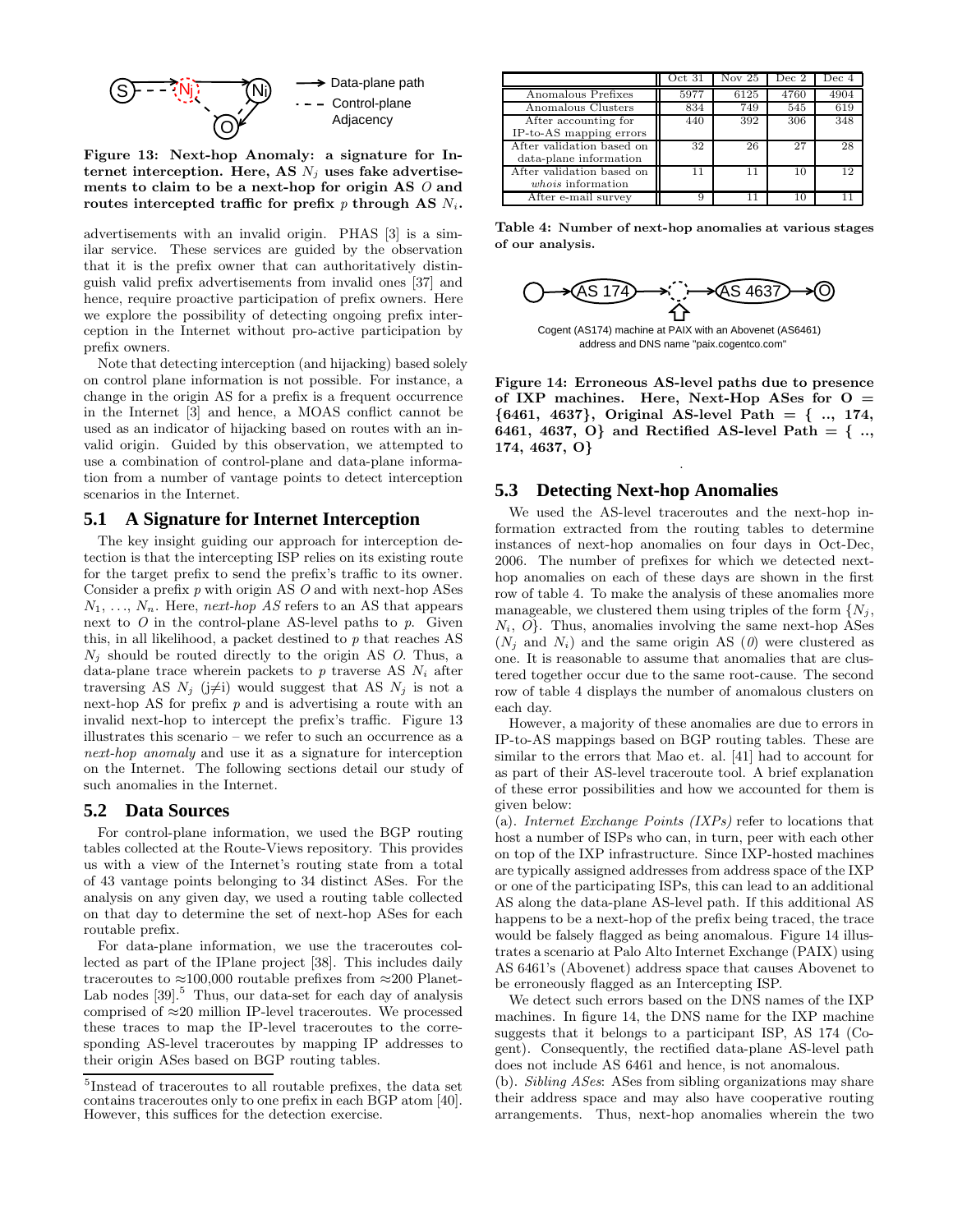

Figure 15: AS  $\hat{O}$  uses part of its provider  $N_2$ 's address space and this leads to erroneous AS-level paths. Here, Original AS-level Path =  $\{S, N_1, N_2, O\}$  and Rectified AS-level Path  $= \{S, N_1, O\}$ 

.

next-hop ASes are sibling ASes should not be flagged as such. We achieve this by utilizing the similarity in the DNS names for IP hops in the two ASes, though in some cases we had to directly feed the sibling relationships to the analysis.

(c). Using Provider Address space: In many scenarios, an ISP will provide its customer with a small part of its address space that the customer ends up using for its peerings with others ISPs too. For instance, in figure 15, AS  $N_2$  assigns its customer O with a part of the address space announced by it and is used by  $O$  for its peerings with  $N_1$  and  $N_3$  too. In this scenario, the AS-level path of packets routed to  $O$  from  $N_1$ will include  $N_2$  and will be erroneously flagged as a next-hop anomaly.

As before, we detect such errors based on the DNS names of the IP hops involved - the IP hops attributed to  $N_2$  would have the same DNS name suffix as the IP hops belonging to O. In cases where the reverse name lookup for the IP hops in O failed, we looked for similarity between the DNS names of the IP hops attributed to  $N_2$  and the AS name for O.

Thus, by utilizing ownership information encoded in DNS names and AS names we were able to account for almost all the IP-to-AS mapping errors in an automated fashion. The number of anomalous clusters after this step of the analysis are shown in the third row of table 4.

# **5.4 Anomalies due to Traffic Engineering**

Apart from active interception by an ISP, a next-hop anom- -aly may also result due to traffic engineering by the ASes involved. For instance, the data-path shown in figure 13 may arise if O is a stub-AS multihomed to two providers and is using one as its primary provider  $(AS N_i)$  while the other as a backup (AS  $N_i$ ). As described below, such a primary-backup arrangement can be achieved using a number a techniques and some of these can result in next-hop anomalies.

First, the origin AS O may advertise the prefix p to provider  $N_i$  while advertising a less specific prefix that covers p to provider  $N_i$ . The more specific advertisement to  $N_i$  ensures its primary status. However, when determining the nexthop ASes for the destination being traced, we use only the routing table entries for the longest prefix that matches the destination address. Thus, with such specific advertisements, our analysis would consider only AS  $N_i$  as AS O's next-hop for prefix  $p$  and so the data-path shown in figure 13 would not be flagged as a next-hop anomaly.

Second, the origin AS O may use AS-Path prepending to advertise a longer path for prefix p to  $N_j$  than to  $N_i$ . This can lead to scenarios where a part of  $N_i$  chooses to route packets destined to  $p$  directly to  $O$  (and hence, it emanates a routing advertisement claiming to be a next-hop for O) while the rest of  $N_i$  routes the packets through  $N_i$ . Finally, a number of ISPs offer customers community-attribute based control over how their prefix advertisements are propagated

by the ISP  $[42]$ . For instance, AS O may advertise prefix  $p$ to AS  $N_i$  and direct  $N_i$  to propagate this advertisement only to specific peers. As before, such inbound traffic control can result in different parts of  $N_i$  using different routes to p.

To account for traffic-engineering induced anomalies and any remaining mapping errors, we use the following tests to verify if AS  $N_i$  has direct data-path connectivity to origin AS O:

 $(a)$ . We utilize the fact that our data-plane information for a given prefix includes probes from a large number of vantage points. If the trace from any of our vantage points indicates that AS  $N_j$  can indeed route packets for p directly to AS  $O$ , we have conclusive evidence that  $N_j$  is a next-hop AS for O and we assume that  $N_j$  cannot be an intercepting ISP for  $p$ . The fourth row of table 4 shows the number of anomalous clusters after validation of the anomalies based on data-plane information.

(b). Some ASes publish information about their peers and their route import/export policies as part of the whois registries. As before, a whois entry for AS O indicating that it peers with  $N_i$  would imply that  $N_i$  cannot be an intercepting ISP for p. The fifth row of table 4 shows the number of anomalous clusters after accounting for such whois information.

Thus, we were able to attribute a majority of the observed anomalies to traffic engineering by the origin. More importantly, the fact that the interception signature used here can also result from valid scenarios in the Internet implies that we have to rely on the prefix owners for conclusive evidence of interception. Consequently, for the remaining anomalies, we conducted an e-mail survey asking the prefix owner if they had a peering relation with the next-hop AS suspected of interception. We received only three responses; in all three cases the prefix owner was indeed peering with the next-hop AS in question.

#### **5.5 Unexplained Anomalies**

The analysis above yielded a total of thirteen distinct nexthop anomalies that were not explained by any of the heuristics described above. Interestingly, the *whois* entries for the origin ASes in five of the anomalies included information about the ASes they peer with and this did not include the next-hop AS suspected of interception. However, this could just be a result of the whois information being outdated.

Further, we manually inspected these anomalous traces and while they look like interception scenarios, we can just as well imagine them resulting from traffic engineering arrangements. These could also result from routing events that impact the link connecting the suspected next-hop AS and the origin AS. Since our control-plane information consists of a routing table snapshot on the same day as the trace, such a routing event is not captured in our next-hop calculations.

Overall, we are unable to conclusively classify any of the unexplained anomalies as actual prefix interception. Fundamentally, this is because other than observing the links traversed by the probes from our vantage points, there is no way for us to verify the data-plane adjacency of two ASes as claimed by the corresponding control-plane advertisements. However, this surely does not rule out ongoing prefix interception. For instance, our study focussed only on interception through advertisement of a route with an invalid next-hop. It is also possible for the intercepting ISP to pose as the origin AS or as an AS that is two or more hops away from the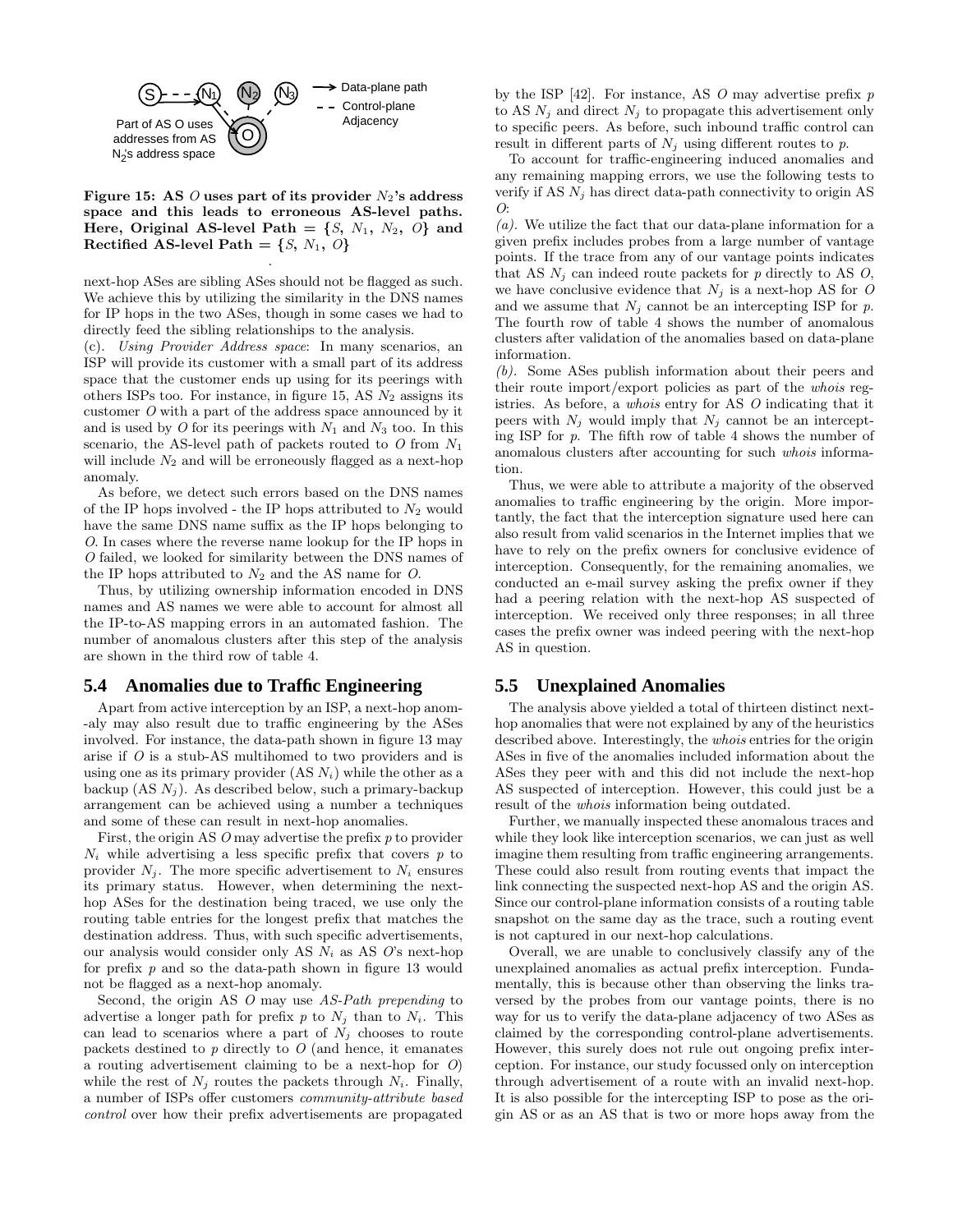origin. Further, our study also makes a number of rather simplistic assumptions about the behavior of the intercepting ISP and hence, could have missed interception scenarios. For instance, we assume that the intercepting ISP does not manipulate the responses to traceroute-based probes to evade detection – something as a simple as the intercepting ISP configuring its routers to stop generating ICMP responses would defeat our detection. In spite of these limitations, we think that this simple attempt at detection highlights some of the challenges posed by the interception detection problem.

# **6. RELATED WORK**

A lot of recent work has focussed on BGP security with particular emphasis on preventing the hijacking of prefixes. Some of these efforts use cryptography to secure BGP [7–13], while others propose new protocols [14], non-cryptographic additions to BGP [17] or rely on route characteristics [4,16] such as the stability of routes [4]. Wendlandt et. al. [43] argued that securing data delivery is more important than securing routing for secure communication. Our interception estimates show that communication confidentiality can be breached even when data delivery is secured. As discussed in section 5, there have also been efforts towards detecting prefix hijacks in the Internet [3,15,18–21].

The possibility of traffic interception by using invalid advertisements has been discussed by [22,24]. In recent work, Lad et. al. [44] estimate the impact of prefix hijacks through simulations across the Internet's AS-level topology. Such an approach allows them to evaluate the impact of hijacks by a much larger set of ASes than considered in this paper. On the other hand, by restricting ourselves to the ASes that contribute to the Route-Views repository, we observe each AS's actual route for any given prefix and don't need to simulate route propagation. As a matter of fact, the authors of [45] argue that it is difficult to accurately predict Internet routes through simulation over topologies where ASes are represented as nodes.

Apart from specification of attacks on BGP [46], past research has also shown the possibility of invalid advertisements resulting from misconfigurations [26,47]. Feamster et. al. [48] studied the presence of advertisements for unallocated prefixes in Internet routing. Ramachandran et. al. [23] analyzed the use of short-lived invalid routing advertisements by spammers.

# **7. DISCUSSION**

The estimates in section 3 are based on ASes contributing to Route-Views. Further, the analysis itself relies on a rather simplistic model of Internet routing. For instance, the assumptions regarding routing preferences and the valley-free nature of routes don't always hold. The analysis does not account for special arrangements between ASes such as sibling ASes, mutual transit, etc. Also, ASes apply ingress-filters to restrict the prefixes that their neighbors can advertise to them. However, such filtering of advertisements varies greatly with the AS's size [49], relationship with the neighbor [27] and even the AS's location (for example, ASes in Europe are known to use filters aggressively [47]). Overall, a majority of the ASes struggle to maintain up-to-date filters or any filters at all [27,47,49]. More generally, the fact that these assumptions hold in the common case indicates that our estimates should closely reflect the actual amount of hijacking possible and this claim is fortified by our verification efforts.

It seems unlikely that an AS would intentionally hijack a prefix and then blackhole or redirect the hijacked traffic since this would impact the destination's connectivity and hence, would be immediately noticed. Misconfigurations or router compromises are more likely to lead to such an occurrence; to the best of our knowledge, this was the case for all prefix hijacking incidents reported in the past. In this context, it is important to note that our hijacking estimates implicitly assume that the hijacking AS advertises an invalid route to all its neighbors. However, by the very nature of BGP, both misconfigurations at and compromises of only a few (or even a single) well-placed routers can cause the ISP to advertise an invalid route to all of its neighbors and thus, our hijacking estimates capture an extreme yet realistic scenario.

The more interesting scenario is that of prefix interception since the hijacked traffic still reaches the destination. Consequently, it is less likely that an unsuspecting prefix owner would notice the interception which may have been going on for a long period. On the other hand, the presence of easily accessible route-repositories and router-servers implies that an informed prefix-owner can detect most interception attempts. Still, it wouldn't be a stretch to imagine ASes intentionally intercepting the traffic to a not-well-monitored prefix. For instance, this would (for good or for bad) ease lawful interception [50] since law enforcement agencies wouldn't necessarily need to go to different ISPs on a case-by-case basis.

In the past, ARP poisoning, DNS spoofing and other attack vectors have been proposed for man-in-the-middle (mitm) attacks in the Internet [51–53]. The increasing use of encryption for Internet communication would seem to alleviate the privacy concerns arising from such attacks. However, the use of a number of security protocols in the Internet leaves a lot to be desired and hence, the fact that traffic can be intercepted in the Internet does magnify the scope of the problem. For instance, launching a mitm attack on SSL through self-signed certificates leads to an "invalid certificate" warning on most browsers but these are often disregarded not just by common users [52] but by well-informed technical users too [53]. This and other social issues are compounded by technical problems such as frequent warnings resulting from multiple trusted authorities and even flaws in browsers that allow certificates to be forged and hence, allow for attacks where the user is not even warned [52]. All this suggests that even small ISPs that can intercept a small fraction of traffic from other ASes can cause a lot of damage.

# **8. CONCLUSION**

This paper presents a study of Internet prefix hijacking and interception. We estimate that ASes higher up in the routing hierarchy can both hijack and intercept traffic to any prefix from a significant fraction  $(>50\%)$  of ASes in the Internet. More surprising and perhaps more egregious is that even small ASes can hijack and intercept traffic from a nonnegligible fraction of ASes. Further, we implemented the proposed interception methodology and used it for actually intercepting traffic to our prefix. Our experience suggests that it is indeed very simple for ASes to intercept traffic for prefixes within the existing routing set-up. Finally, we conducted a simple study to detect ongoing prefix interception. The study neither detected interception nor did it determine that there is no interception in the Internet; however, it did shed light on some of the issues involved in detecting prefix interception.